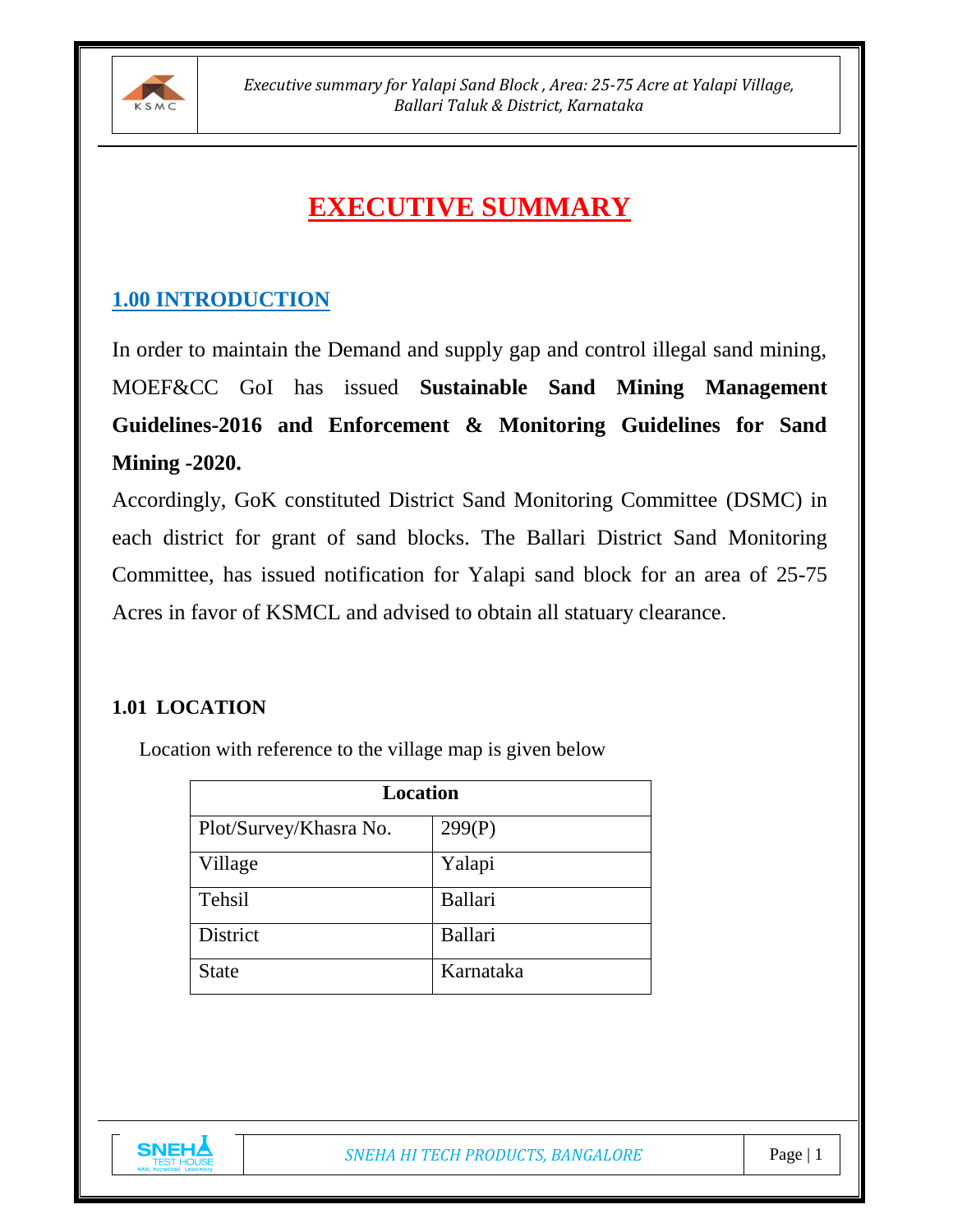

#### Location of the project site GPS Coordinates are tabulate below.

| Map Datum: - WGS84 |  |
|--------------------|--|
|                    |  |

| <b>Points</b>  | Longitude              | Latitude               |
|----------------|------------------------|------------------------|
| C <sub>1</sub> | $E-77^{0}02^{3}50.3$ " | $N-15^{0}06^{0}08.0$ " |
| C <sub>2</sub> | $E-77^{0}02^{7}55.6"$  | $N-15^{0}06'07.9"$     |
| C <sub>3</sub> | $E-77^{0}02^{3}55.4"$  | $N-15^{0}05'57.7"$     |
| C <sub>4</sub> | $E-77^{0}02^{3}56.8"$  | $N-15^{0}05'56.9"$     |
| C <sub>5</sub> | $E-77^{0}02^{3}56.8"$  | $N-15^{0}05'50.0"$     |
| C <sub>6</sub> | $E-77^{0}02^{3}56.4"$  | $N-15^{0}05'47.8"$     |
| C7             | $E-77^{0}02^{3}51.3"$  | $N-15^{0}05'47.9"$     |
| C8             | $E-77^{0}02^{3}50.1"$  | $N-15^{0}05'57.0"$     |
| C9             | $E-77^{0}02$ ' 50.2"   | $N-15^{0}05'57.7"$     |

## **2.00 PROJECT DESCRIPTION**

The nature of the project involves extraction of ordinary sand from the Tungabhadra river bed for the production of 41,946 TPA in an area of 15.00 Acre. The salient points of the project are given below

| <b>Sl. No</b>  | <b>Particulars</b>             | <b>Units</b> | <b>Proposed</b>  |
|----------------|--------------------------------|--------------|------------------|
| 1              | Proved Geological reserves     | tonne        | 2,24,858         |
| $\overline{2}$ | <b>Proved Minable reserves</b> | tonne        | 1,54,537         |
| 3              | Recovery                       | $\%$         | 98 %             |
| 4              | Method of mining               | <b>OCM</b>   | Open cast mining |
| 5              | <b>Max Production</b>          | <b>TPA</b>   | 75,722           |
| 6              | Max waste                      | <b>TPA</b>   | 1545             |

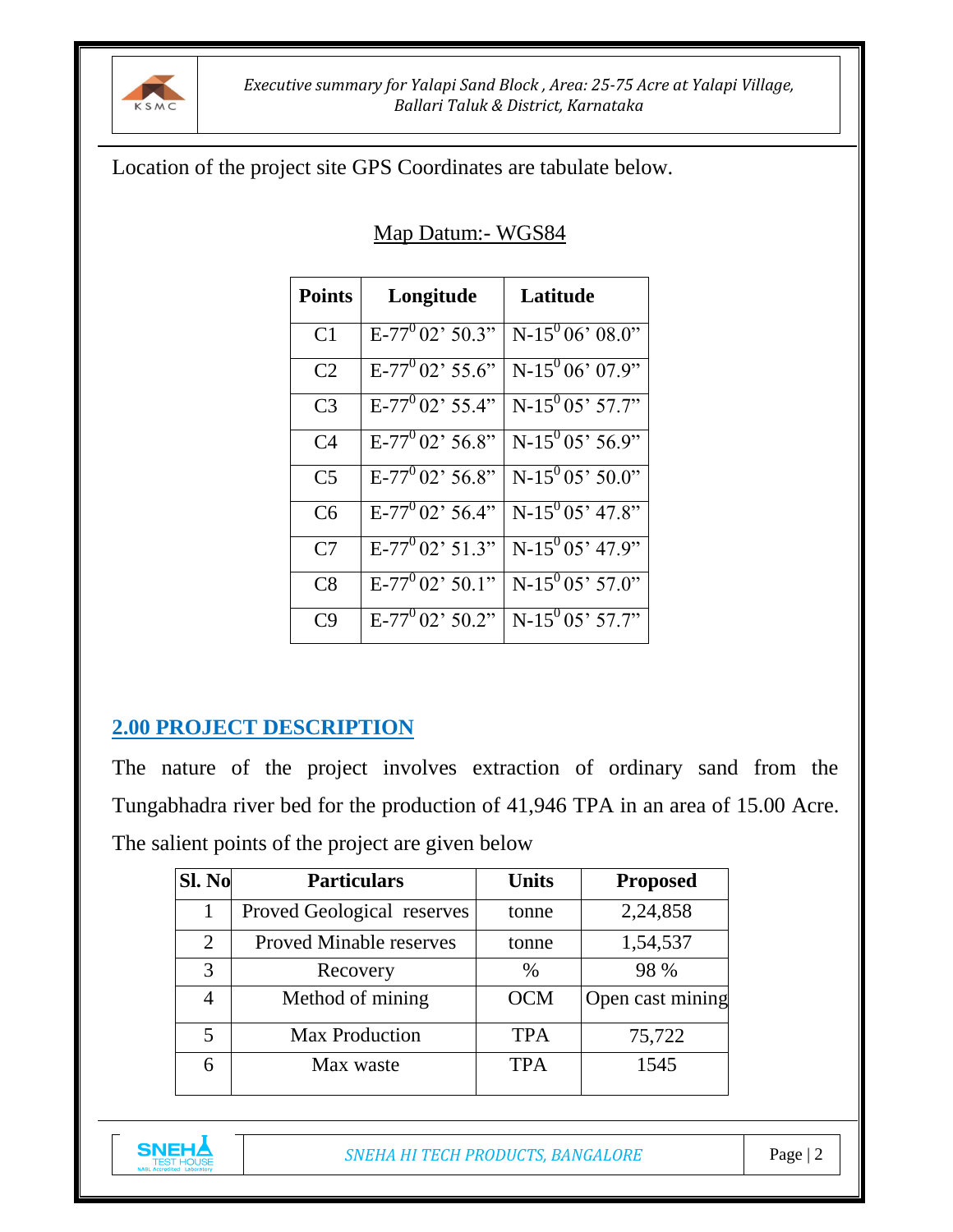

*Executive summary for Yalapi Sand Block , Area: 25-75 Acre at Yalapi Village, Ballari Taluk & District, Karnataka*

|    | Total handling      | <b>TPA</b>   | 77,267 |
|----|---------------------|--------------|--------|
|    | Sand and waste      | ratio        | 1:0.02 |
|    | Cost of the project | Rs. in Lakhs | 75.00  |
| 10 | Water requirement   | KLD          | 7.00   |

## **2.01 Method of Mining**

- o Mining will be restricted within the leased area.
- o Opencast semi-mechanized mining method will be adopted for extraction of sand.
- o Mining will be avoided where water present in the sand block.
- o Mining depth proposed to be restricted to 1 meter.
- o Mining will be continued from the downstream towards upstream.
- o No drilling and blasting is involved in this project.
- o JCB/Loader (light weight) will be deployed for excavation and loading.
- o Sand mining will be discontinued during rainy season.
- o Mining will be done during day time only with one working shift.
- o The waste material will be used for back filling of excavated area and strengthening of river bank.

## **2.02 Waste generation and Disposal**

About 1545 TPA waste likely to be generated, the entire quantity proposed to be used for backfilling of excavated area and strengthen of river bank.

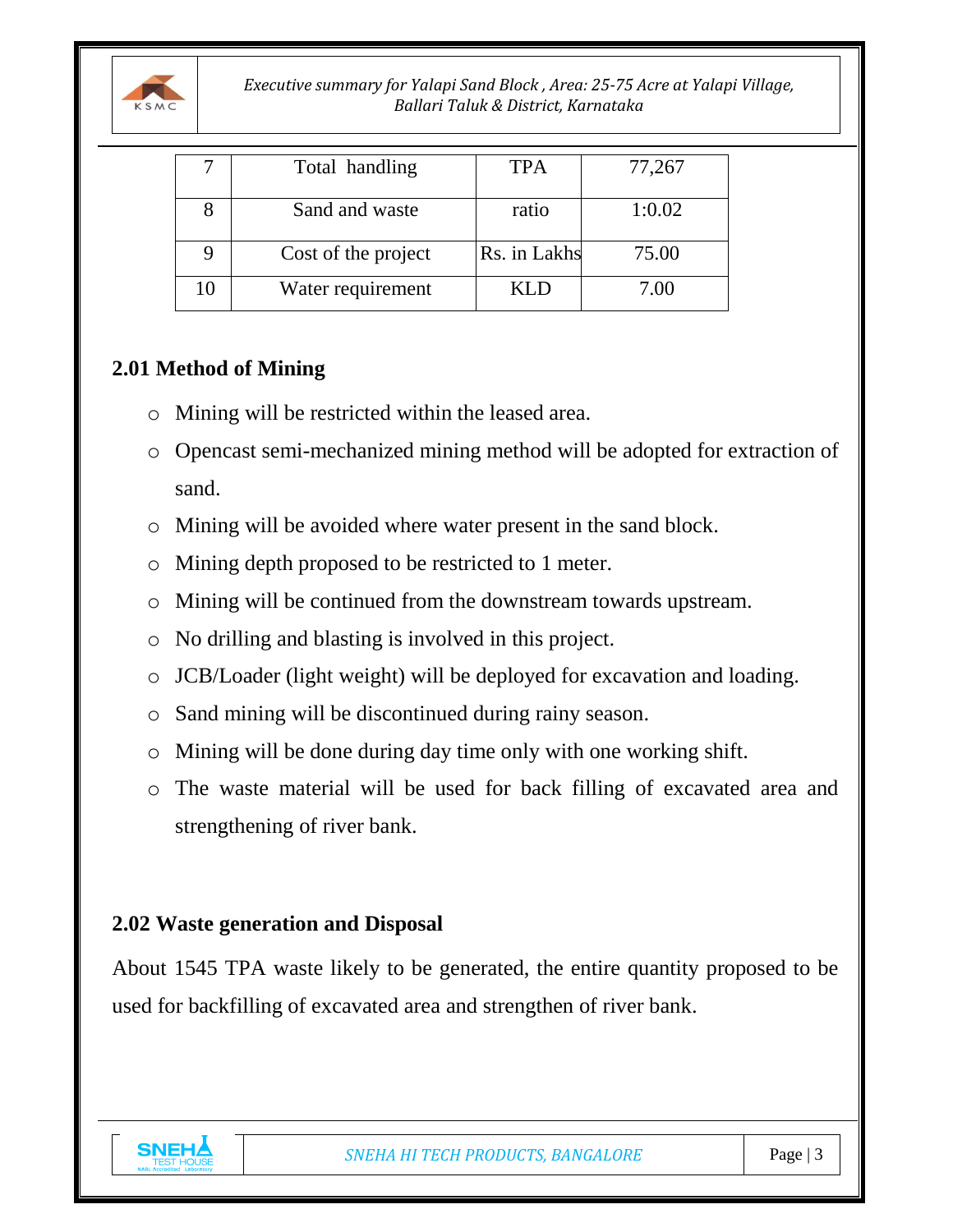

#### **2.03 Man power requirement**

The proposed project provides 19 direct employment generation and 95 indirect employment generation. About 90% of the employment preference will be given to the local peoples as per their eligibility.

#### **2.04 Site Infrastructures:**

The Yalapi sand block will have own office premises, canteen, first aid station, site office, maralu mitra app facilities, telephone facilities, internet facilities, toilet facilities, Creech facilities etc..

# **3.00 BASE LINE ENVIRONMENTAL STUDIES**

#### **3.01 Climate**

**Rainfall:** The normal annual rainfall of the district is 699 mm and rainy days 45 days, particularly during june to september. Nearly 67% of the rain is received during the southwest monsoon period.

**Temperature:** The highest maximum temperature ever recorded was 40.4 C during May month and the lowest minimum was 14.3 C (50.0F) during December-January.

**Wind speed:** The average maximum wind speed recorded was less than 25km/hr in the month of july and august and minimum is 15 kms/hr in the month of jan, feb & march. The dominant wind direction is western and north western. The calm wind conditions are during October to February.

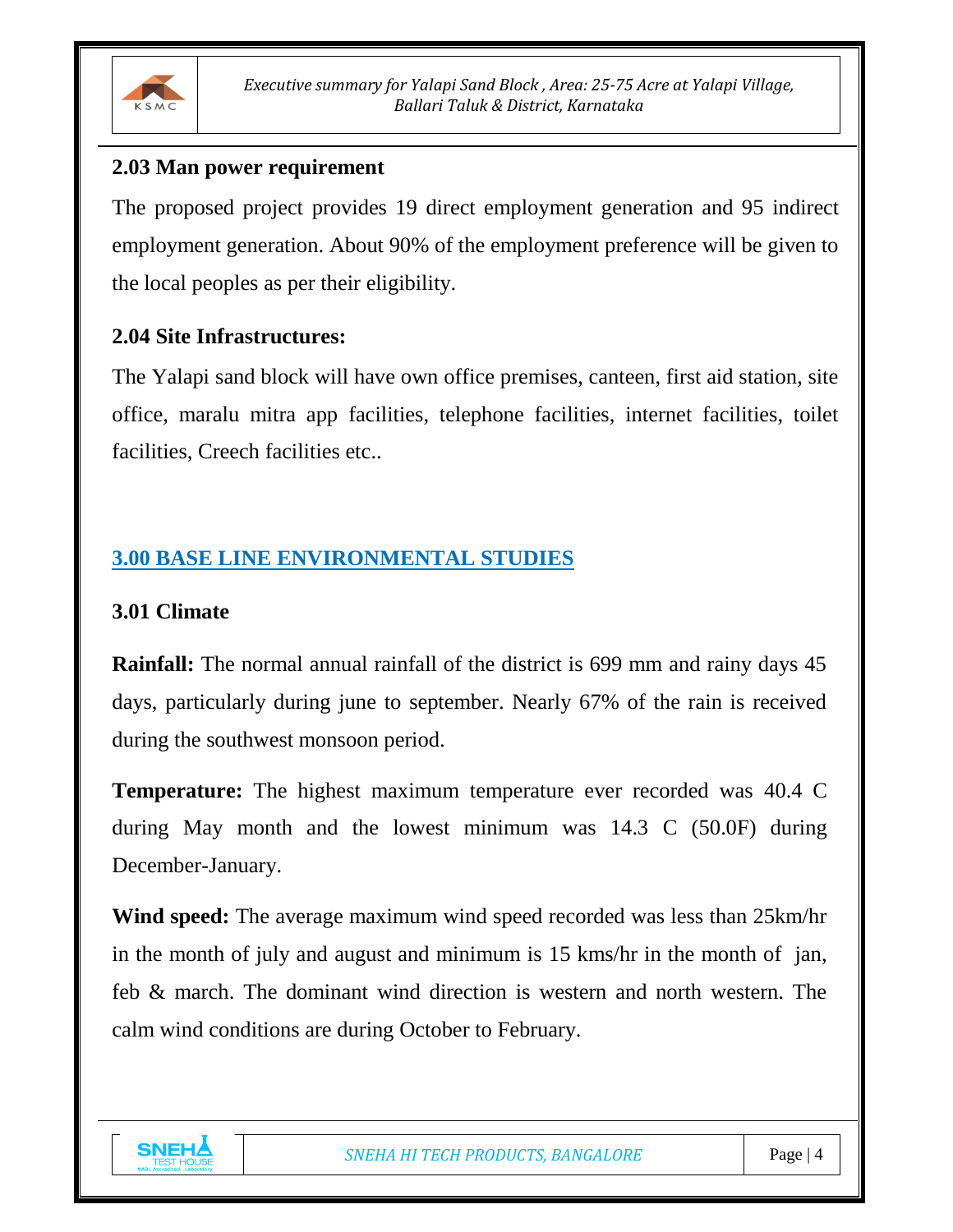

# **3.02 Land use and land cover (LU/LC)**

Data collected for the study area of 10 kms radius. Its abstract are given below

| <b>S. No</b>   | <b>Land category</b> | Area in ha | % of land cover |
|----------------|----------------------|------------|-----------------|
| 1              | Buildup (urban)      | 256.32     | 0.81            |
| $\overline{2}$ | Buildup (rural)      | 826.63     | 2.63            |
| 3              | Agriculture land     | 23172.77   | 73.74           |
| $\overline{4}$ | Barren land          | 5256.4     | 16.73           |
| 5              | Forest               | 745.62     | 2.37            |
| 6              | Water body           | 1138.71    | 3.62            |
| $\overline{7}$ | Mining               | 31.55      | 0.1             |
|                | <b>Total</b>         | 31428      | 31428           |

**Table 3.01 - Land use pattern of the study area**

#### **3.03 Air:**

In order to know the baseline status of the AAQ level, six locations are identified and samples were drawn and analysed for PM10, PM2.5, SO2, NOX as per the prescribed norms. From the results, it has been concluded all the parameters within the permissible limit as specified by CPCB.

## **3.04 Noise:**

In order to know the baseline status of noise level, six locations are identified and samples were drawn. From the results, it has been concluded all the parameters within the permissible limits.

# **3.05 Biological Environment:**

There is no national park, wild life sanctuary and biosphere reserve within 10kms radius from the project. There is no impact on aquatic flora and fauna, due to the sand mining activities.

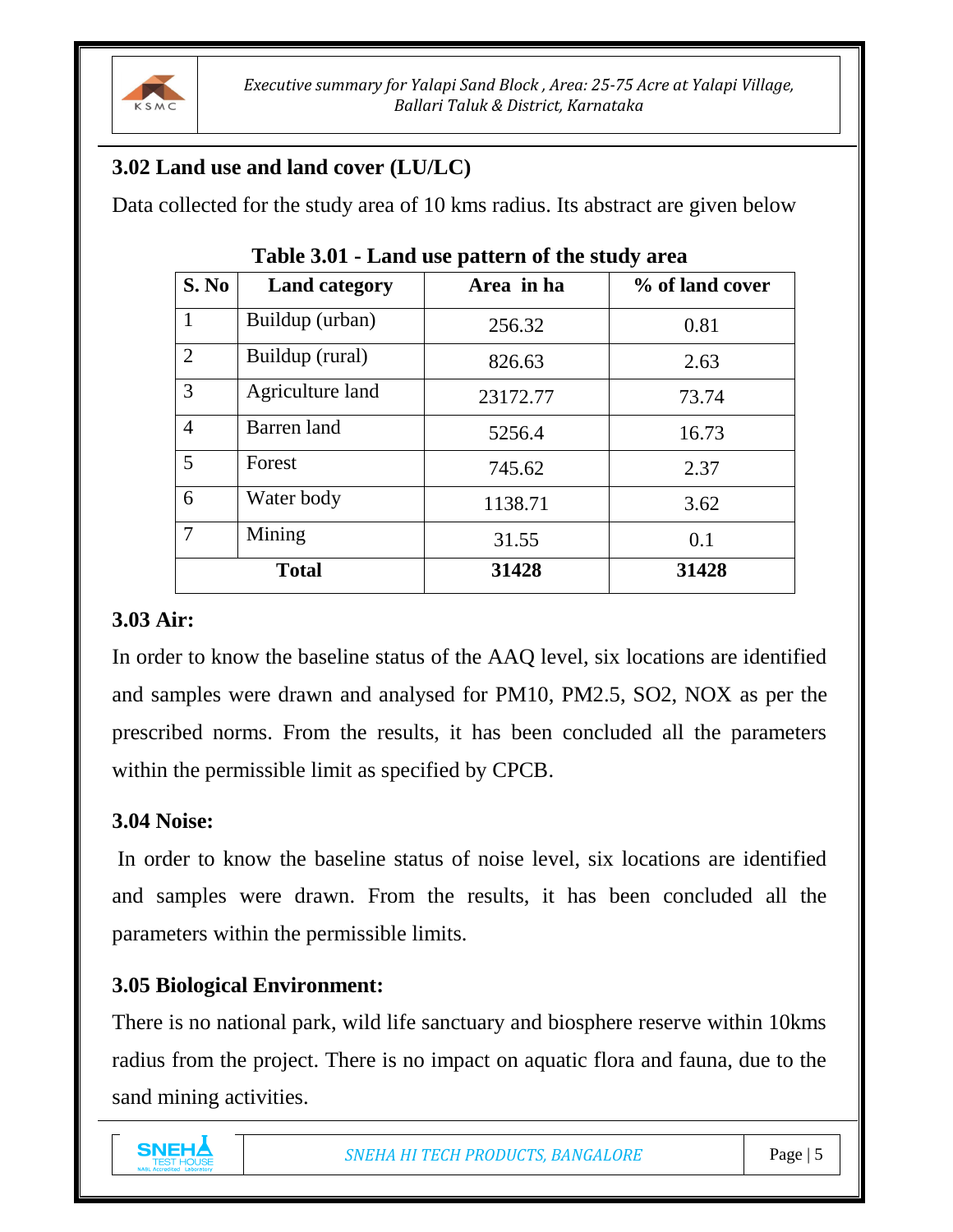

#### **3.06 Socio Economic status:**

There is no any patta land, R&R plan, mining activity in the region will have positive impact on the social economic condition.

# **4.00 ANTICIPATED IMPACTS AND MITIGATION**

**Impact on Land:** There is no any change in their land use except broken on sand deposited area.

**Mitigation:** The land used for mining will come back to the original stage every year after replenishment. As per the mine plan the river bed area will be replenished by sediments during rainy season. This practice will be continuous and simultaneous. Hence there is no impact on land.

**Impact on Air:** The major sources of air pollution in the proposed mine is dust generation due to extraction, loading and haulage of mineral (sand) and wind erosion of exposed material.

**Mitigation:** Water sprinkling will be done on the roads regularly, avenue plantation, loaded vehicle will be covered with tarpaulin, regular road maintenance, green belt formation etc..

**Impact on Noise:** The source of Noise pollution will be the vehicular movements, Noise will be generated by the digging of mine area using shovels, crowbars etc.

**Mitigation Measures:** Regular maintenance of vehicle, green belt development, proper road gradient maintenance etc.. Awareness will be imparted to the workers about the permissible noise levels & maximum exposure to those levels.

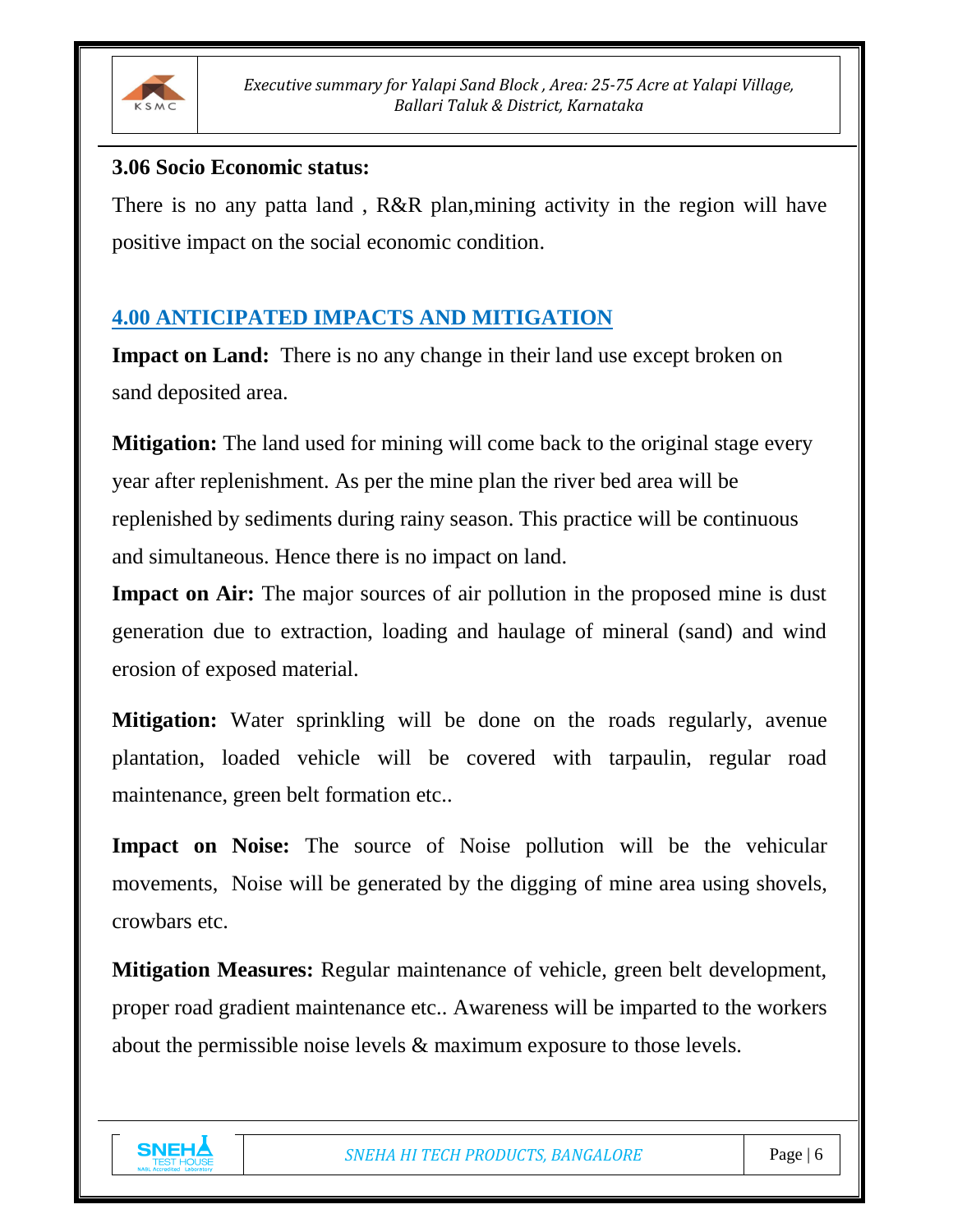

**Impact on Water:** The proposed mining depth is only one meter and away from the water body. The existing ground water level in the area is deeper than proposed mining. Surface water does also not diverted or disturbed. Therefore, there would not be any impact on surface water and ground water quality.

**Mitigation:** Ground water recharging pit in consultation with the land owner will be undertaken, Rain water harvesting work, Rejuvenation of catchment area towards up steam of the sand block, gully plug and check dam proposed to be undertaken. The surface water path will not be diverted. All along the lease boundary garland drain will be formed to avoid rain water into working place and allowed water into natural water course.

**Impact on Biological Environment:** There is no forest area diversion required for the project. No plant will be cut during operational phase of the mine. The nearby area of project is moderately populated with a number of villages. The fauna in the vicinity of the mine is restricted to few common small species. There will be no impact on flora & fauna due to this mining project.

**Mitigation:** The mining activity shall be restricted to one meter only, no tree cuttings, massive afforestation, dust suppression in the area.

**Impact on socio-economics**: There is no any patta land, R&R plan,mining activity in the region will have positive impact on the social economic condition.

**Mitigation:** The KSMCL Management will provide direct and indirect employment, social works, up liftment of poor section, CER activities, massive afforestation, local road maintenance, education facilities, create demand for the local products etc..

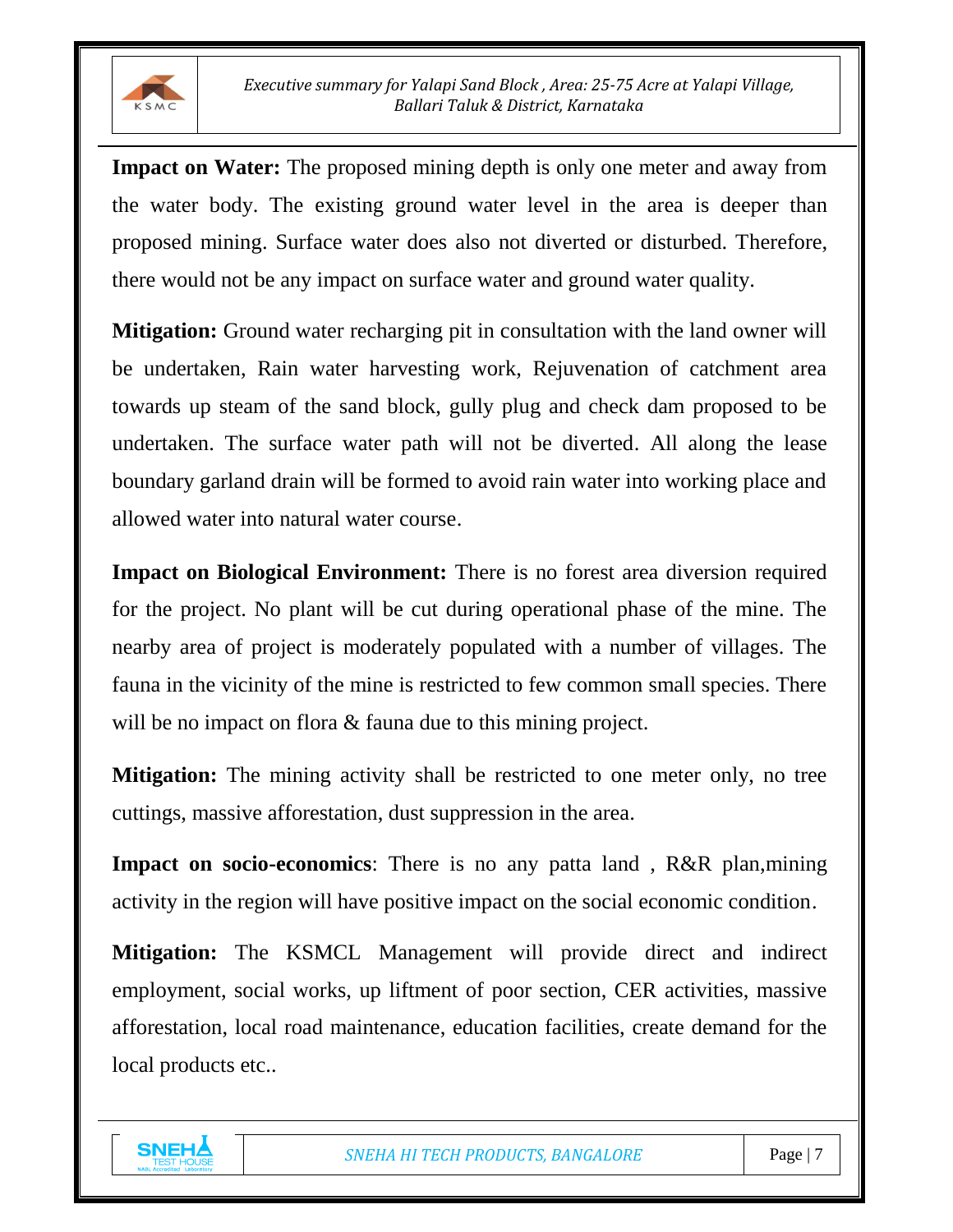

### **5.00 ANALYSIS OF ALTERNATIVES**

Sand (minor mineral) deposits are site specific and will be done by open cast mining method. The mined out in river bed area will get replenished annually after monsoon.

Therefore, no alternate site is suggested as existing land use of mine lease classified as "River body" and shall continue to be so even after the current mining project is over.

# **6.00 ENVIRONMENTAL MONITERING PROGRAMM**

|                | <b>Monitoring Schedule and Parameters</b>                            |                                  |  |  |  |
|----------------|----------------------------------------------------------------------|----------------------------------|--|--|--|
| S.No.          | <b>Activity</b>                                                      | <b>Schedule</b>                  |  |  |  |
|                | <b>Air Pollution Monitoring</b>                                      |                                  |  |  |  |
| $\mathbf{1}$   | Ambient air monitoring of parameters Once in every season except     |                                  |  |  |  |
|                | specified by MoEF (PM10, SO2 $\&$                                    | monsoon                          |  |  |  |
|                | $No2$ ).                                                             |                                  |  |  |  |
|                | <b>Water Quality Monitoring</b>                                      |                                  |  |  |  |
| 2              | Monitoring water quality surface water   Once in every season except |                                  |  |  |  |
|                | from the river                                                       | monsoon                          |  |  |  |
| 3              | Monitoring of one sample of tube well   Once in every season except  |                                  |  |  |  |
|                | and open well at mine / nearby                                       | monsoon                          |  |  |  |
|                | location. Parameters are essential                                   |                                  |  |  |  |
|                | parameters as per IS: 10500:1991.                                    |                                  |  |  |  |
| $\overline{4}$ | Monitoring of water<br>spray                                         | Log-sheet of water spray will be |  |  |  |
|                | requirements                                                         | maintained on daily basis        |  |  |  |
|                |                                                                      |                                  |  |  |  |
|                | <b>Noise Quality Monitoring</b>                                      |                                  |  |  |  |
| 5              | Noise in the ambient atmosphere in $\vert$ Once in every             | except<br>season                 |  |  |  |
|                | mining lease<br>monsoon                                              |                                  |  |  |  |
|                |                                                                      |                                  |  |  |  |
|                |                                                                      |                                  |  |  |  |

#### **Monitoring Schedule and Parameters**

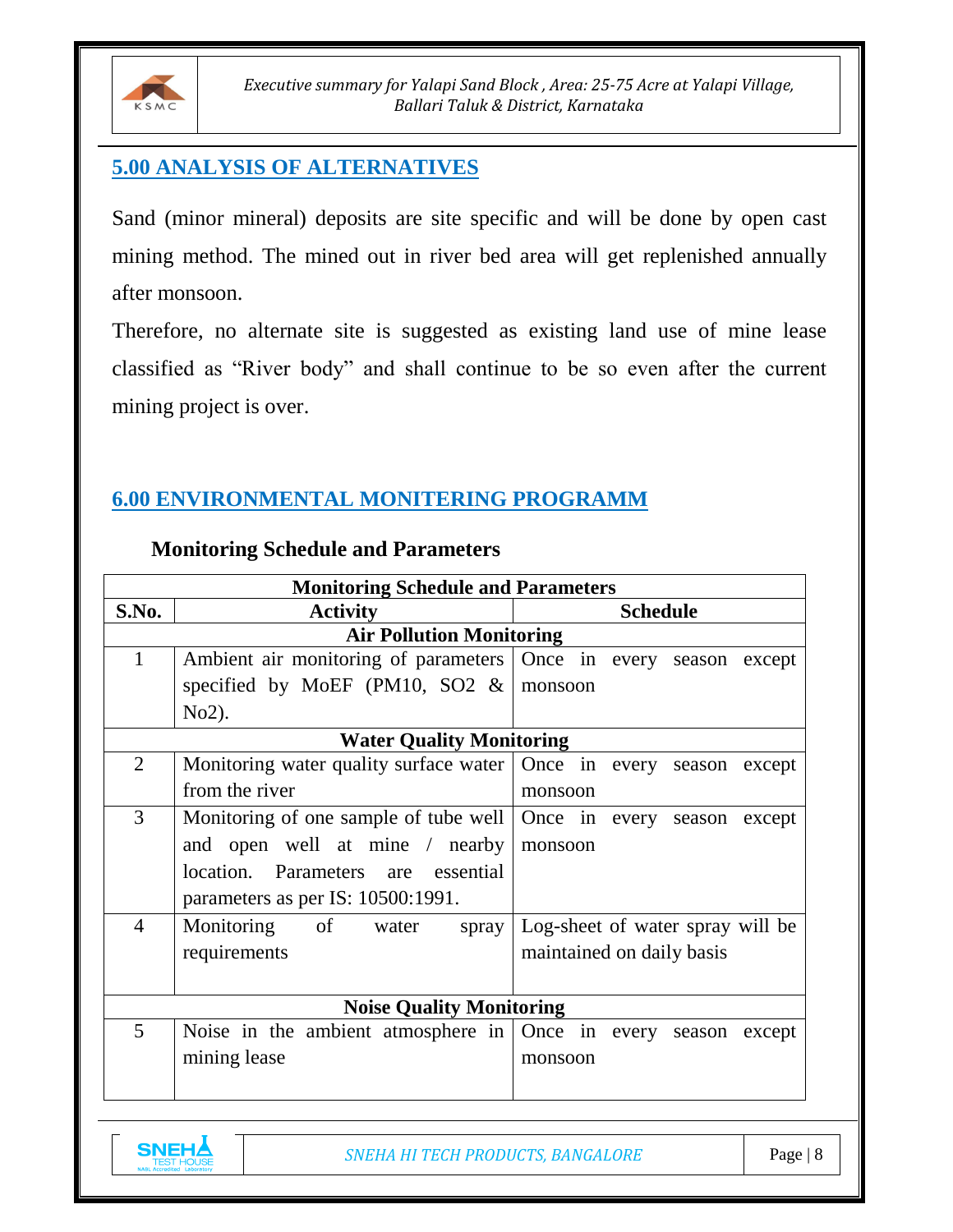

*Executive summary for Yalapi Sand Block , Area: 25-75 Acre at Yalapi Village, Ballari Taluk & District, Karnataka*

| <b>Greenbelt Maintenance</b>                             |                       |                    |  |  |
|----------------------------------------------------------|-----------------------|--------------------|--|--|
| Monitoring schedule for Greenbelt Yearly<br><sub>0</sub> |                       |                    |  |  |
| development as per mining plan                           |                       |                    |  |  |
| <b>Soil Quality Monitoring</b>                           |                       |                    |  |  |
|                                                          | Soil at six locations | Once in every year |  |  |

# **7.00 ADDITIONAL STUDIES**

#### **Public consultation:**

The public hearing will be conducted by SPCB as per the EIA Notification and the public hearing points raised and commitment of the project proponent is to be incorporated in the final report.

#### **Risk Assessment**

- Unauthorized driving of vehicles, mostly by helpers should be prohibited.
- Overloading a vehicle can be a cause of mishaps.
- Driving vehicles in an intoxicated stage should be prohibited.
- Use of sub standard equipment's or machinery parts can result in accidents or break down. Standard machinery with authorized spare parts must be used.
- Managerial, supervisory and competent persons of the mine would be engaged for supervising machinery, maintenance & housekeeping of the mine areas, as per needs.

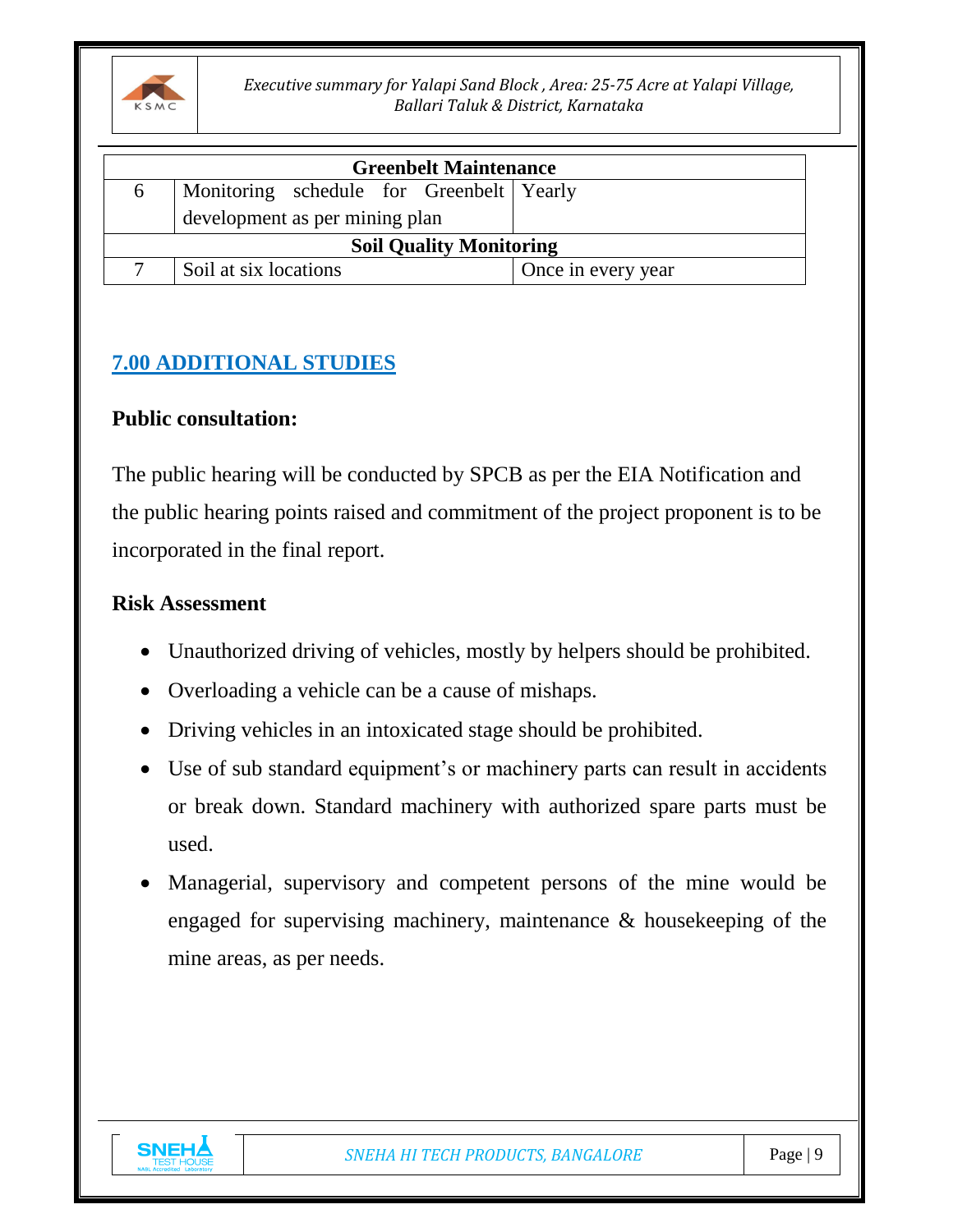

#### **8.00 PROJECT BENEFITS**

- The management will recruit the semi-skilled and unskilled workers from the nearby villages.
- Assistance for the development of public amenities in this region.
- Massive afforestation in the suitable areas.
- Corporate Environment Responsibilities(CER) activities providing to the locals.
- Corporate Social Responsibilities (CSR) activities providing to the locals.
- Training programs for the improvement of lifestyle.
- Supporting for the economically weaker students for their education.

# **9.00 ENVIRONMENTAL MANEGEMENT PLAN**

Following provisions are proposed to be taken for improving, control and monitoring of environment protection measures.

| Table 9.01 – EMP Measure Cost                                                                                                |      |         |             |  |      |  |
|------------------------------------------------------------------------------------------------------------------------------|------|---------|-------------|--|------|--|
| Capital<br><b>Protective</b><br><b>Unit Proposed Specification</b><br><b>Recurring</b><br>(Rs.Lakh)<br>(Rs.Lakh)<br>measures |      |         |             |  |      |  |
| Dust control                                                                                                                 | Ls   | Regular | Water spray |  | 1.25 |  |
| Environmental<br>Monitoring                                                                                                  |      | 0.75    |             |  |      |  |
| Avenue<br>Plantation (1 km)                                                                                                  | 2.00 |         |             |  |      |  |
| <b>Total</b><br>2.00<br>2.00                                                                                                 |      |         |             |  |      |  |
| Total = Rs. $2.00 +$ Rs. $2.00 * 5$ yrs = 12.00 lakhs                                                                        |      |         |             |  |      |  |

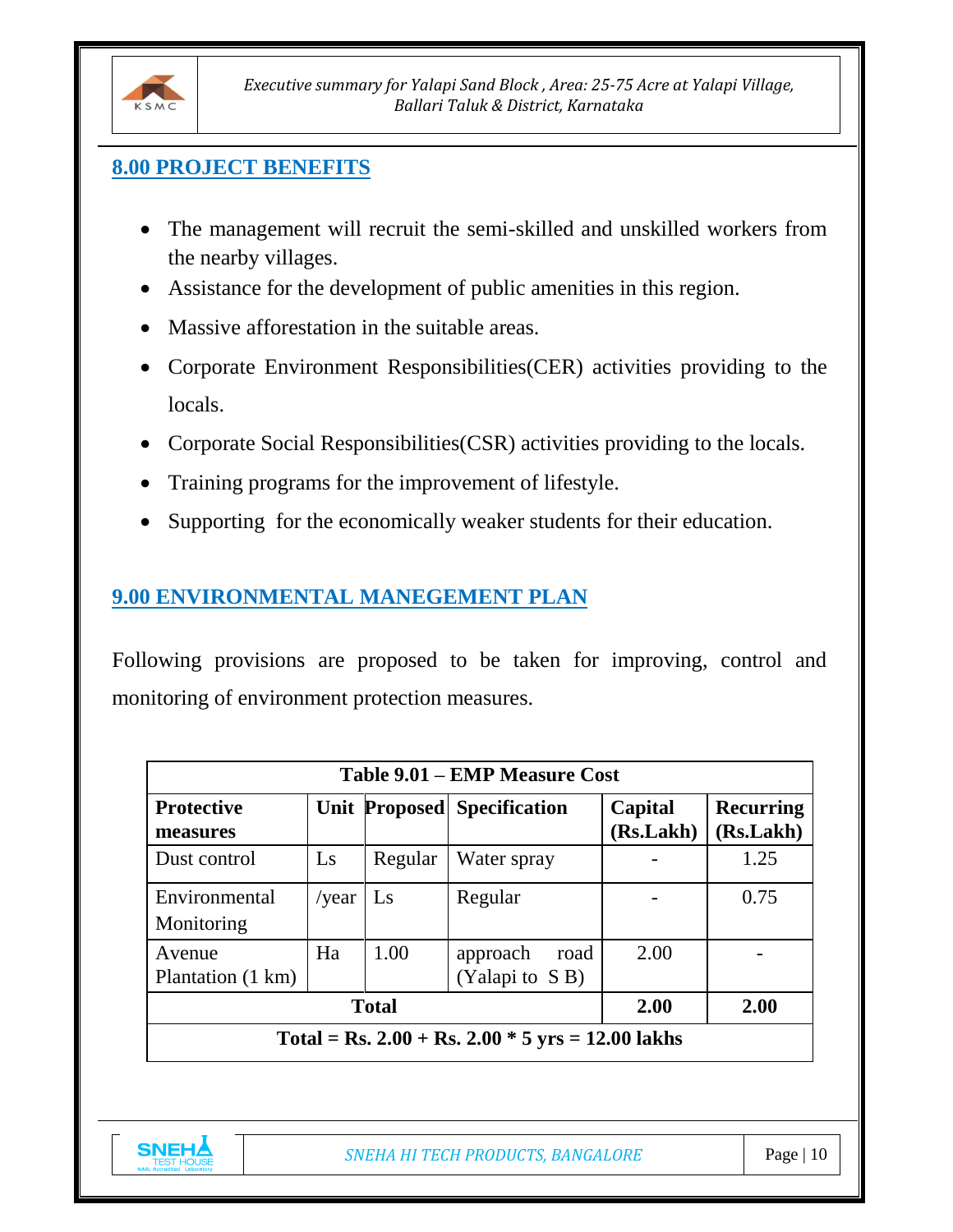

#### **Under Corporate Environment Responsibilities(CER)**

| Year    | <b>CER Activities</b>                                                                              | <b>Budget in Lakhs.</b> |
|---------|----------------------------------------------------------------------------------------------------|-------------------------|
| 2022-23 | Afforestation on both side of Hagari river near<br>Yapali for 1 kms (5 mtrs on each side $=$ 1 Ha) | 2.00                    |
| 2024-25 | Afforestation on both side of Hagari river near<br>Yapali for 1 kms (5 mtrs on each side $=$ 1 Ha) | 2.00                    |
|         | <b>Total</b>                                                                                       | 4.00                    |

# **Under Corporate Social Responsibilities(CSR)**

| Year    | <b>CSR Activities</b>                                         | <b>Budget in Lakhs.</b> |
|---------|---------------------------------------------------------------|-------------------------|
| 2023-24 | Solar panel installation at Govt<br>medical college, Ballari. | 5.00                    |
|         | <b>Total</b>                                                  | 5.00                    |

#### **Under Green Belt development**

| Year    | Location                                     | Budget(Rs) | Types of species   |
|---------|----------------------------------------------|------------|--------------------|
|         |                                              |            |                    |
|         | 2022-23 Afforestation on both side of Hagari | 1,00,000   | Soil erosion       |
|         | / Vedavathi river Yalapi sand block          |            | control species in |
|         | for 1 kms (5 mtrs each side)                 |            | consultation with  |
|         |                                              |            | local forest dept. |
| 2023-24 | Avenue planation of 1.46 kms                 | 1,00,000   |                    |
|         | proposed on approach road from               |            |                    |
|         | Yalapi village to Sand block.                |            |                    |
|         |                                              |            |                    |